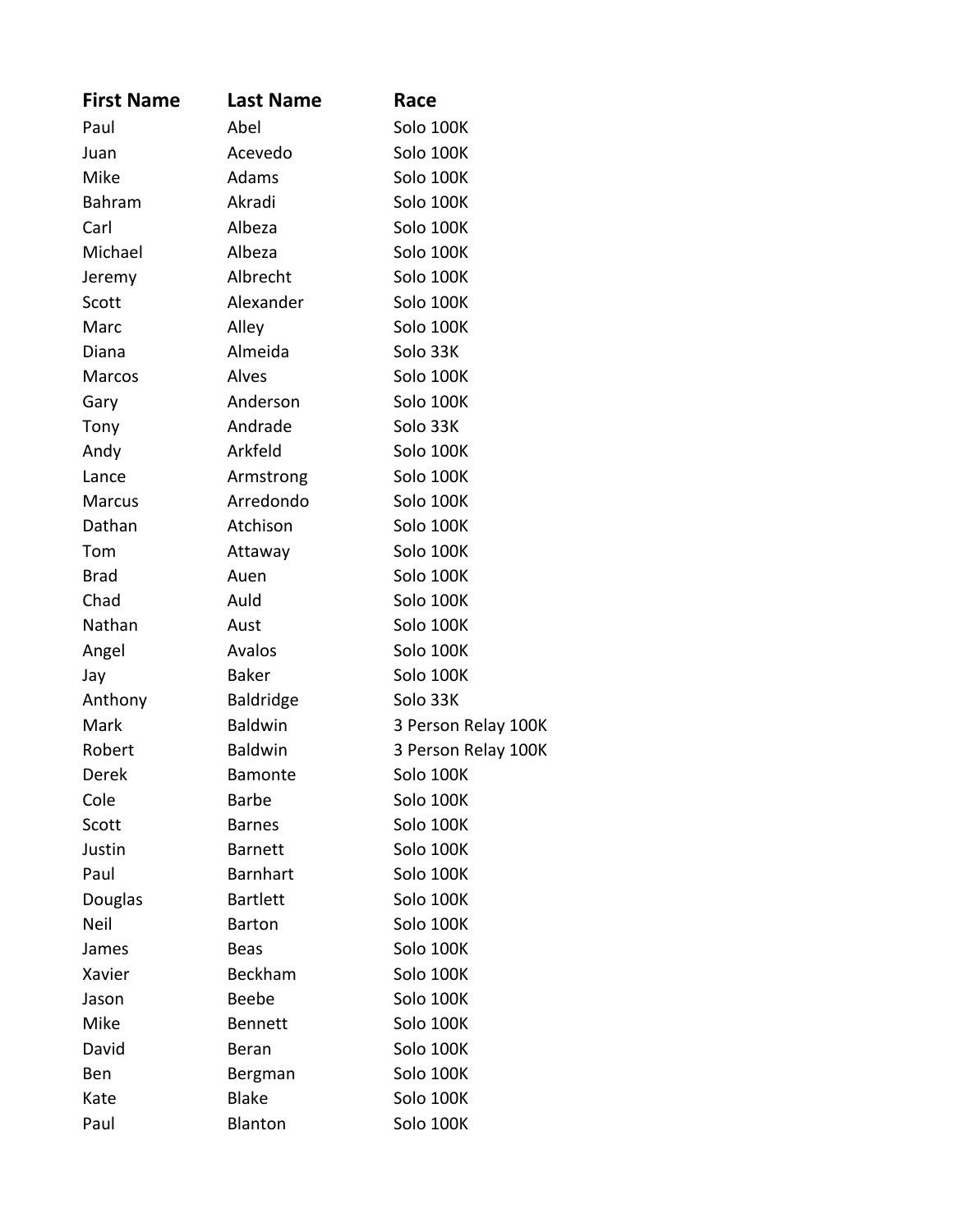| Daina        | Boeschenstein    | Solo 33K  |
|--------------|------------------|-----------|
| Keith        | Boettiger        | Solo 100K |
| Charles      | <b>Bolton</b>    | Solo 100K |
| Foster       | Boone            | Solo 100K |
| Ariel        | <b>Bosio</b>     | Solo 100K |
| Ryan "Woody" | <b>Boudreaux</b> | Solo 100K |
| R. Scott     | Boulton          | Solo 100K |
| Jeff         | <b>Boulton</b>   | Solo 100K |
| Chad         | <b>Bowser</b>    | Solo 100K |
| Robert       | <b>Braatoe</b>   | Solo 100K |
| John         | <b>Brainard</b>  | Solo 100K |
| Jay          | <b>Bramble</b>   | Solo 100K |
| Wayne        | <b>Brander</b>   | Solo 100K |
| jason        | brazinski        | Solo 100K |
| Robert       | <b>Breedlove</b> | Solo 100K |
| Daryl        | <b>Breedlove</b> | Solo 100K |
| Cody         | <b>Brewer</b>    | Solo 100K |
| Oriana       | <b>Broderick</b> | Solo 100K |
| Jason        | <b>Broderick</b> | Solo 100K |
| John         | <b>Brooks</b>    | Solo 100K |
| <b>Brad</b>  | <b>Brown</b>     | Solo 100K |
| Kevin        | <b>Brown</b>     | Solo 100K |
| Julie        | <b>Bruckman</b>  | Solo 100K |
| Angelo       | <b>Brunacini</b> | Solo 100K |
| Manuel       | <b>Bruner</b>    | Solo 33K  |
| Emiliano     | <b>Bruzos</b>    | Solo 100K |
| Taylor       | <b>Burch</b>     | Solo 100K |
| Tina         | <b>Burch</b>     | Solo 100K |
| Kolby        | <b>Burford</b>   | Solo 100K |
| Don          | <b>Buttram</b>   | Solo 100K |
| Mike         | Cabigon          | Solo 100K |
| Jaime        | Calata           | Solo 100K |
| Zach         | Calkins          | Solo 100K |
| David        | Callahan         | Solo 100K |
| Aaron        | Campbell         | Solo 100K |
| Adrian       | Campos           | Solo 100K |
| Bernardo     | Canales          | Solo 100K |
| Hal          | Candland         | Solo 100K |
| Cailean      | Carlberg         | Solo 100K |
| Greg         | Carlisle         | Solo 100K |
| Teal         | Carlock          | Solo 100K |
| Donald       | Carpenter        | Solo 100K |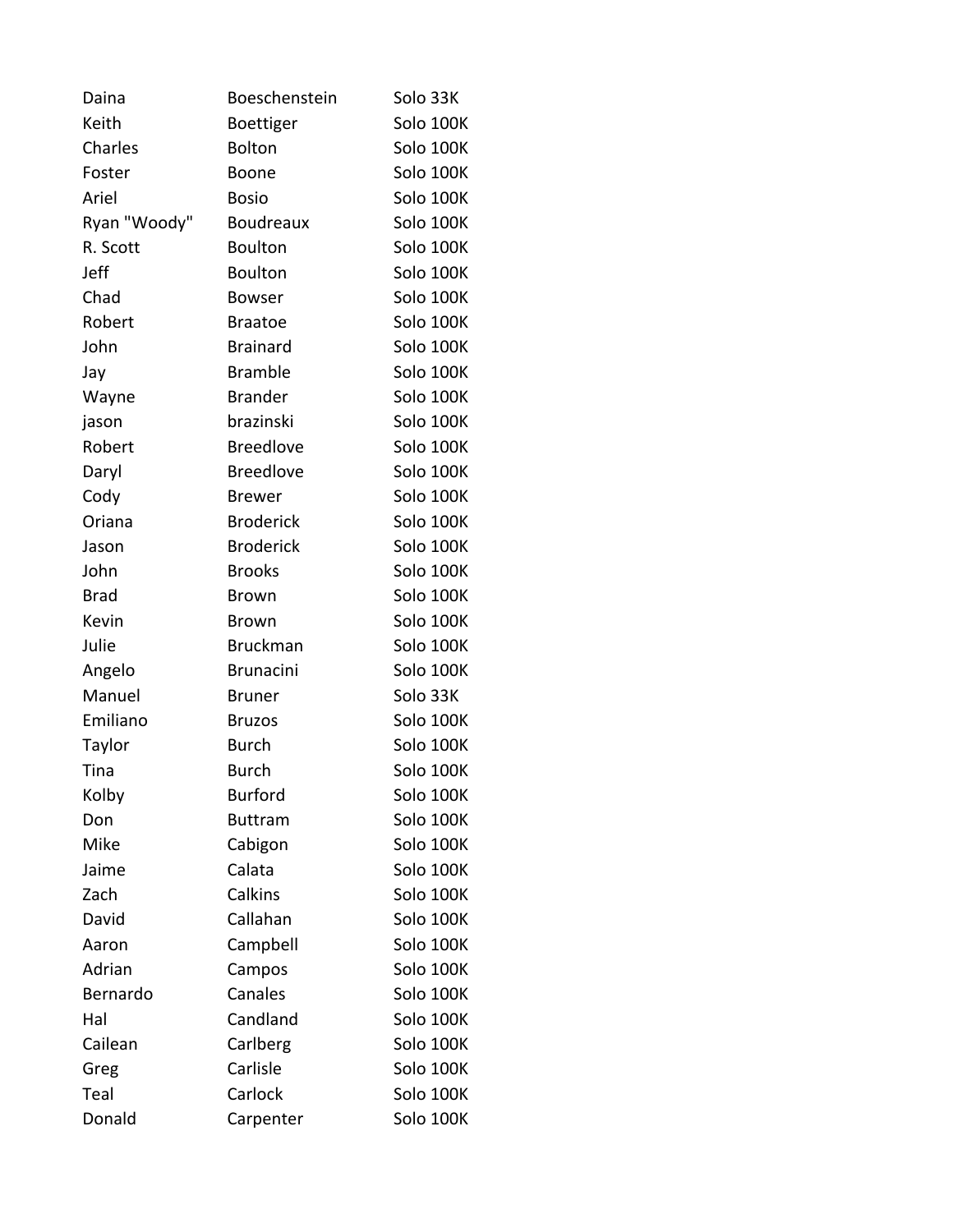| <b>Bobby</b>         | Carter       | Solo 100K |
|----------------------|--------------|-----------|
| Paul                 | Carty        | Solo 100K |
| Justin               | Carver       | Solo 100K |
| Cheri                | Castleberry  | Solo 33K  |
| Gerard               | Castro       | Solo 100K |
| Robert               | Cathey       | Solo 100K |
| Jeff                 | Chestney     | Solo 100K |
| Jason                | Childre      | Solo 100K |
| Angie                | Childre      | Solo 100K |
| Chad                 | Childre      | Solo 100K |
| Michael              | Clark        | Solo 100K |
| Martin D. "Gator"    | Cochran      | Solo 100K |
| Terry                | Coddington   | Solo 100K |
| Eric                 | Cody         | Solo 100K |
| Jim                  | Colclasure   | Solo 100K |
| Peter                | Cole         | Solo 100K |
| Clinton              | Coleman      | Solo 100K |
| Alejandro            | Colmenero    | Solo 33K  |
| Chris                | Colt         | Solo 100K |
| <b>Michael David</b> | Cook         | Solo 100K |
| Byron                | Cooper       | Solo 100K |
| Dan                  | Cooper       | Solo 100K |
| Mike                 | Corcoran     | Solo 100K |
| Danny                | Corrales     | Solo 100K |
| Aldo                 | Corte        | Solo 100K |
| Tim                  | Cotton       | Solo 100K |
| Johnny               | Cox          | Solo 100K |
| Robert               | Craigo       | Solo 100K |
| Chris                | Craigo       | Solo 100K |
| Nika                 | Cranmer      | Solo 100K |
| <b>Bradley</b>       | Cross        | Solo 100K |
| <b>Brett</b>         | Crossland    | Solo 100K |
| Matt                 | Crowley      | Solo 100K |
| Hugh                 | Cruse        | Solo 100K |
| Edward               | Cyster       | Solo 100K |
| Dominic              | D'Angelo III | Solo 100K |
| Troy                 | Daniel       | Solo 100K |
| Mike                 | Dannelley    | Solo 100K |
| Kirsten              | Darley       | Solo 100K |
| Michael              | Dawdy        | Solo 100K |
| Ronan                | de Melo      | Solo 100K |
| Lawrence             | Decicco      | Solo 100K |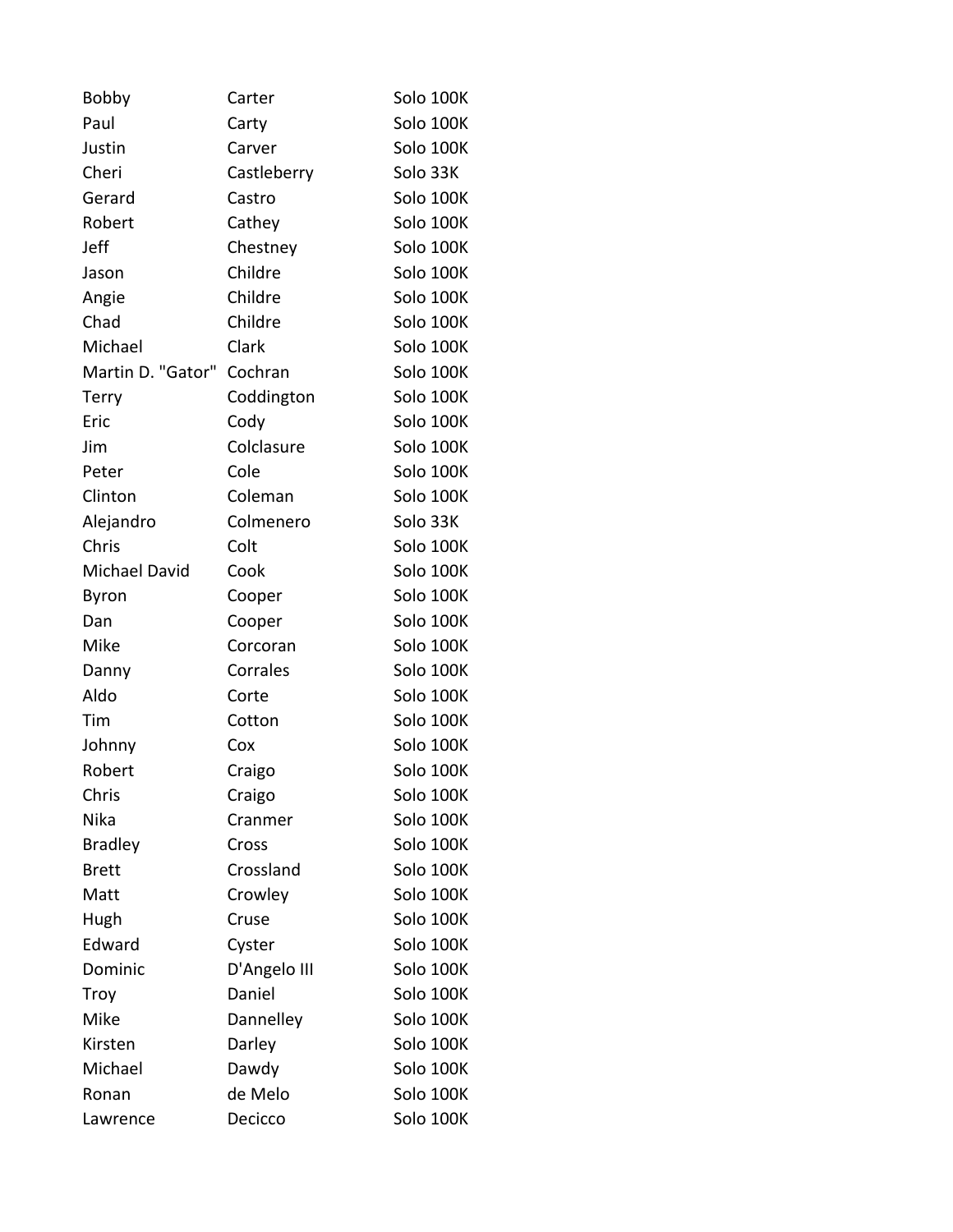| James        | Decker              | Solo 100K           |
|--------------|---------------------|---------------------|
| Rudy         | DelBosque           | Solo 100K           |
| Nathan       | <b>DeOms</b>        | 3 Person Relay 100K |
| Paul         | Detwiler            | Solo 100K           |
| Dean         | <b>Deville</b>      | Solo 100K           |
| Doug         | Dewoody             | Solo 100K           |
| Jenn         | <b>Dice</b>         | Solo 100K           |
| Nicholas     | Dickson             | Solo 100K           |
| Mark         | <b>Dix</b>          | Solo 100K           |
| Benny        | <b>Dix</b>          | Solo 100K           |
| Paul         | Dodd                | Solo 100K           |
| Shannon      | Donovan             | Solo 100K           |
| Hector       | Dorantes O Loughlin | Solo 100K           |
| Jeff         | Dougherty           | Solo 100K           |
| Mindy        | <b>DOUGLASS</b>     | Solo 33K            |
| <b>BRAD</b>  | <b>DOUGLASS</b>     | Solo 100K           |
| Matt         | Dunnihoo            | Solo 100K           |
| Christopher  | Eddy                | Solo 100K           |
| Ben          | Edwards             | Solo 100K           |
| Shiona       | Eisenhauer          | Solo 100K           |
| Christopher  | Ellis-Ferrara       | Solo 100K           |
| Joshua       | Emerson             | Solo 100K           |
| Katie        | Emery               | Solo 33K            |
| David        | Engelbrecht         | Solo 100K           |
| Daniel       | Eslinger            | Solo 100K           |
| Dwight       | Farmer              | Solo 100K           |
| Robert       | Farris              | Solo 100K           |
| <b>Brett</b> | Faulk               | Solo 100K           |
| Jeff         | Fene                | Solo 100K           |
| Corey        | Fenstra             | Solo 100K           |
| Marshall     | Ferguson            | Solo 100K           |
| Ray          | Figurella           | Solo 100K           |
| Kent         | Finley              | Solo 100K           |
| William      | Fiser               | Solo 100K           |
| Matthew      | Fisher              | Solo 100K           |
| Eric         | Flach               | Solo 100K           |
| Robert       | Fletcher            | Tandem 100K         |
| William      | Flink               | Solo 100K           |
| Tony         | <b>Flores</b>       | Solo 100K           |
| Greg         | Floyd               | Solo 100K           |
| Aaron        | Floyd               | Solo 33K            |
| Will         | Foley               | Solo 100K           |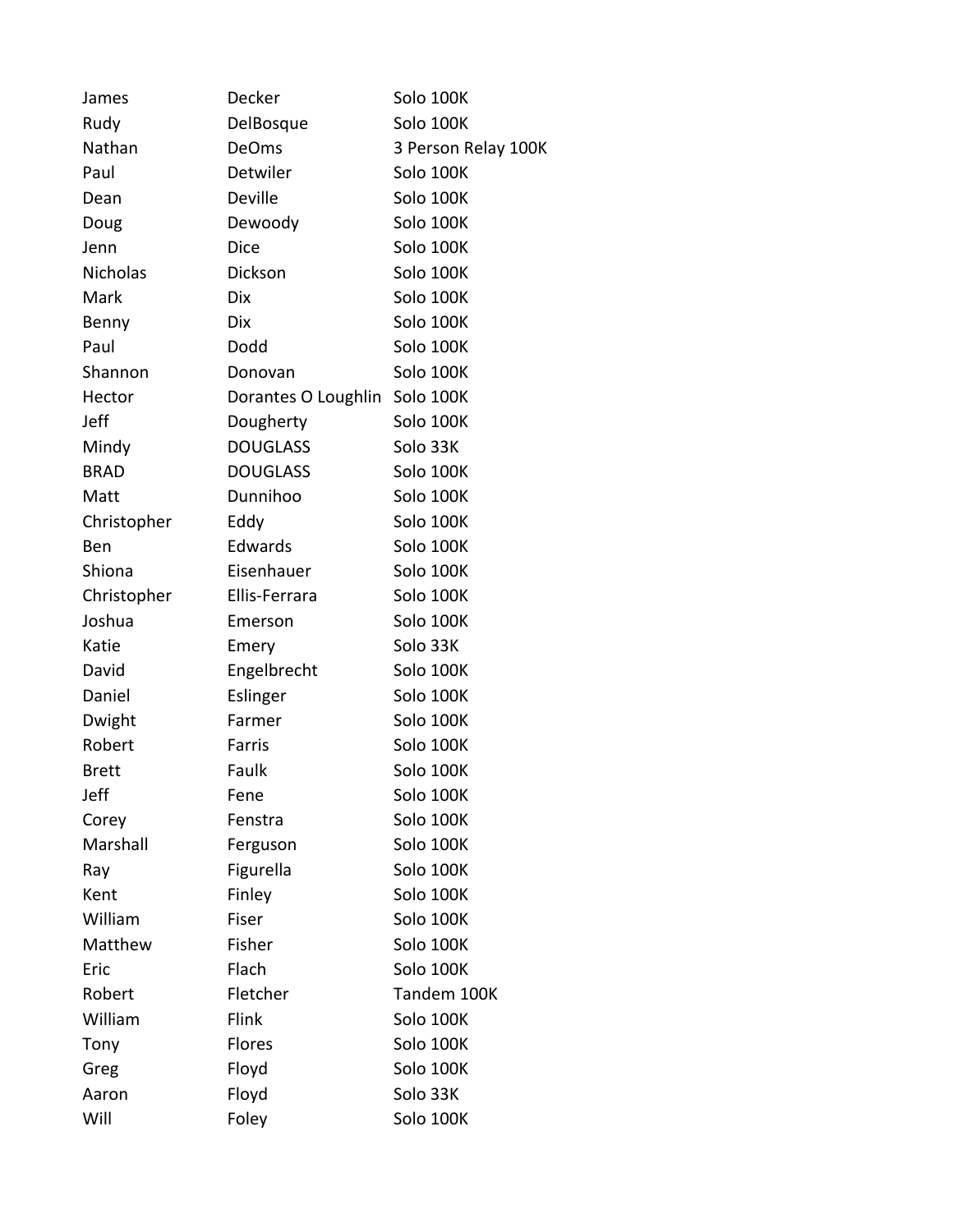| Paul          | Foley         | Solo 100K |
|---------------|---------------|-----------|
| Matt          | Foley         | Solo 33K  |
| James         | Fonda         | Solo 100K |
| Gerry         | Forker        | Solo 100K |
| Ramsey        | Foster        | Solo 100K |
| <b>Stuart</b> | Francone      | Solo 100K |
| Kevin         | Franklin      | Solo 100K |
| <b>Brian</b>  | Freeze        | Solo 100K |
| Christopher   | Fugate        | Solo 100K |
| Oscar         | Garcia        | Solo 33K  |
| Todd          | Gearhart      | Solo 100K |
| <b>DENNIS</b> | <b>GEHRKE</b> | Solo 100K |
| Warren        | Gerow         | Solo 100K |
| Ken           | Gibson        | Solo 100K |
| Richard       | Gilbert       | Solo 33K  |
| John          | Gillian       | Solo 100K |
| Rocky         | Gingg         | Solo 100K |
| Andres        | Giron         | Solo 100K |
| Mike          | Gleason       | Solo 100K |
| Bill          | Glore         | Solo 100K |
| Jim           | Godorecci     | Solo 100K |
| Michael       | Goen          | Solo 100K |
| Felix         | Gomez         | Solo 100K |
| John          | Gonzaba       | Solo 100K |
| Juan          | Gonzales      | Solo 100K |
| Andrew        | Gordon        | Solo 100K |
| <b>Bob</b>    | Graham        | Solo 100K |
| Josh          | Gray          | Solo 100K |
| Greg "Woody"  | Greenwood     | Solo 100K |
| Scot          | Grierson      | Solo 100K |
| Wally         | Groda         | Solo 100K |
| Sara          | Groom         | Solo 100K |
| Casey         | Gudgell       | Solo 100K |
| David         | Guillory      | Solo 100K |
| Scott         | Gumina        | Solo 100K |
| David         | Gustafson     | Solo 33K  |
| <b>Tanner</b> | Hacker        | Solo 100K |
| Arnold        | Haffner       | Solo 100K |
| <b>Bjorn</b>  | Hagelmann     | Solo 100K |
| Ryan          | Haglund       | Solo 100K |
| David         | Haines        | Solo 100K |
| Allison       | Hall          | Solo 100K |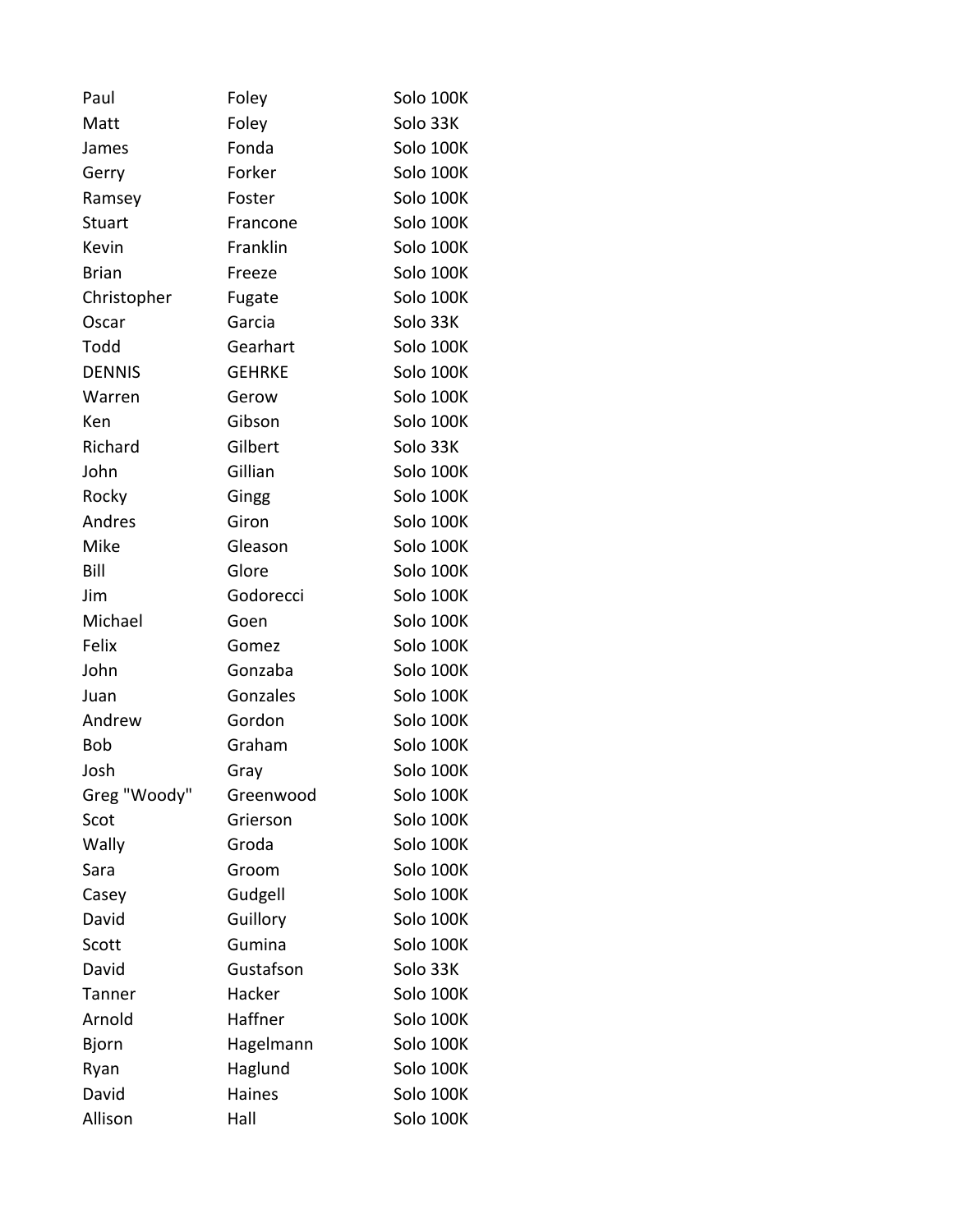| Will           | Hall            | Solo 100K           |
|----------------|-----------------|---------------------|
| Geoff          | Hall            | Solo 100K           |
| David          | Hamer           | Solo 100K           |
| Stephen        | Hardy           | Solo 100K           |
| Sean           | Harmer          | Solo 100K           |
| Cary           | Harrison        | Solo 100K           |
| Chad           | Harrison        | Solo 100K           |
| <b>Brendan</b> | Harshman        | Solo 100K           |
| Frank          | Hartmann        | Solo 100K           |
| <b>Brian</b>   | Hasenbauer      | Solo 100K           |
| John           | Hasert          | Solo 100K           |
| Charlie        | <b>Hastings</b> | Solo 100K           |
| Kelly          | Heath           | Solo 100K           |
| Richard        | Hedge           | Solo 100K           |
| Andrew         | Hendon          | Solo 100K           |
| Matthew        | Hendon          | Solo 100K           |
| <b>Brad</b>    | Herle           | Solo 100K           |
| Robert         | Herrera         | Solo 100K           |
| Veronika       | Hewitt          | Solo 100K           |
| Lee            | Hewitt          | Solo 100K           |
| Leigh          | Heyer           | Solo 100K           |
| Collin         | Hill            | Solo 100K           |
| Michael        | Hinds           | Solo 100K           |
| Joel           | Hinkhouse       | Solo 100K           |
| Aaron          | Hirschi         | Solo 100K           |
| Shannon        | Hisaw           | Solo 100K           |
| Cody           | Hix             | Solo 100K           |
| Ryan           | Hobbs           | Solo 100K           |
| Shawn          | Hodges          | Solo 100K           |
| Kyle           | Hoelscher       | Solo 100K           |
| Michael        | Holliday        | Solo 100K           |
| Robert         | Holliman        | Solo 33K            |
| Edsel          | <b>Hopkins</b>  | Solo 100K           |
| Keith          | Hoppe           | Solo 100K           |
| Michael Craig  | Horvath         | Solo 100K           |
| Rusty          | Hough           | Solo 100K           |
| Scott          | Howard          | Solo 100K           |
| Robert         | Howell          | Solo 100K           |
| Jon            | Hundley         | Solo 33K            |
| Jon            | Hunter          | Solo 100K           |
| Chris          | Huntley         | 3 Person Relay 100K |
| Peter          | Hursty          | Solo 100K           |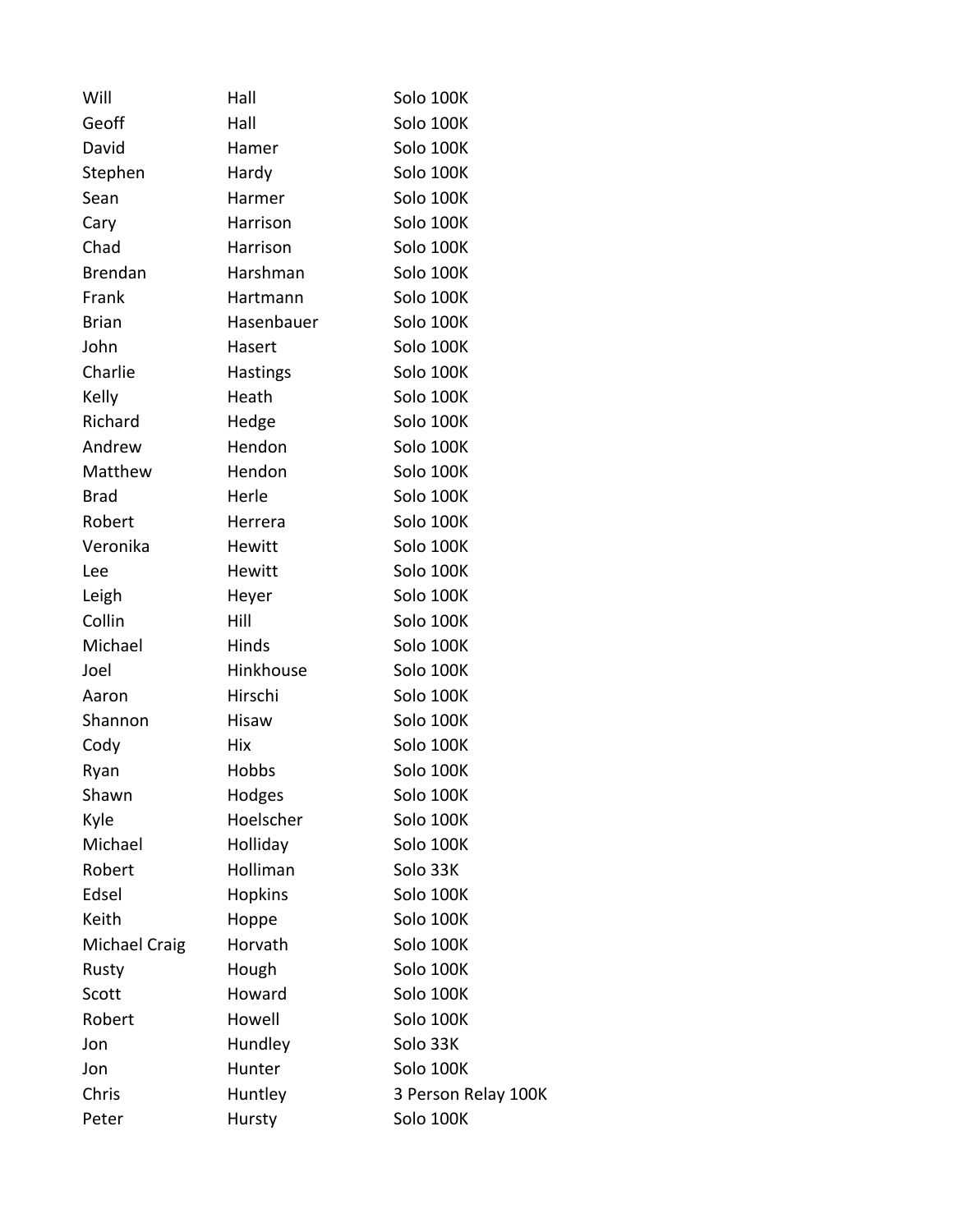| Shaune        | Huysamen      | Solo 100K   |
|---------------|---------------|-------------|
| Damon         | Hyde          | Solo 100K   |
| Drew          | Ireland       | Solo 100K   |
| Greg          | Jarrett       | Solo 100K   |
| Jeremy        | Jessop        | Solo 100K   |
| Kevin         | Johansen      | Solo 100K   |
| Dean          | Johnson       | Solo 100K   |
| Jay           | Johnson       | Solo 100K   |
| Jim           | Johnson       | Solo 100K   |
| <b>Brian</b>  | Johnston      | Solo 100K   |
| Howard        | Jones         | Solo 100K   |
| <b>Brice</b>  | Jones         | Solo 100K   |
| Dylan         | Jones         | Solo 100K   |
| Jason         | Jones         | Solo 100K   |
| Jared         | Jones         | Solo 100K   |
| Justin        | Jordan        | Solo 100K   |
| Micah         | Joseph        | Solo 100K   |
| Holly         | Judd          | Solo 100K   |
| Michael       | Kalenda       | Solo 100K   |
| Sean          | Karre         | Solo 100K   |
| Keith         | Kazmer        | Solo 100K   |
| Tara          | Kelly         | Solo 100K   |
| Kelly         | Kennedy       | Solo 100K   |
| Mark          | <b>Keske</b>  | Solo 33K    |
| Sam           | Keske         | Solo 33K    |
| Yves          | Ketterer      | Solo 100K   |
| <b>Stuart</b> | Keyes         | Solo 100K   |
| Steve         | Kidd          | Solo 100K   |
| Ryan          | Klabunde      | Solo 100K   |
| <b>Brock</b>  | Klein         | Solo 100K   |
| <b>Nick</b>   | Klein         | Solo 100K   |
| Greg          | Kort          | Tandem 100K |
| Joe           | Kraxner       | Solo 100K   |
| <b>KEN</b>    | <b>KREIDL</b> | Solo 100K   |
| Douglas       | Kubler        | Solo 100K   |
| John          | Kueber        | Solo 100K   |
| <b>MARK</b>   | <b>KUITHE</b> | Solo 100K   |
| <b>Brent</b>  | Kvittem       | Solo 100K   |
| Tammy         | Lamb          | Solo 100K   |
| Raven         | Lancarte      | Solo 33K    |
| Lanny         | Lancarte II   | Solo 33K    |
| Mark          | Landeck       | Solo 100K   |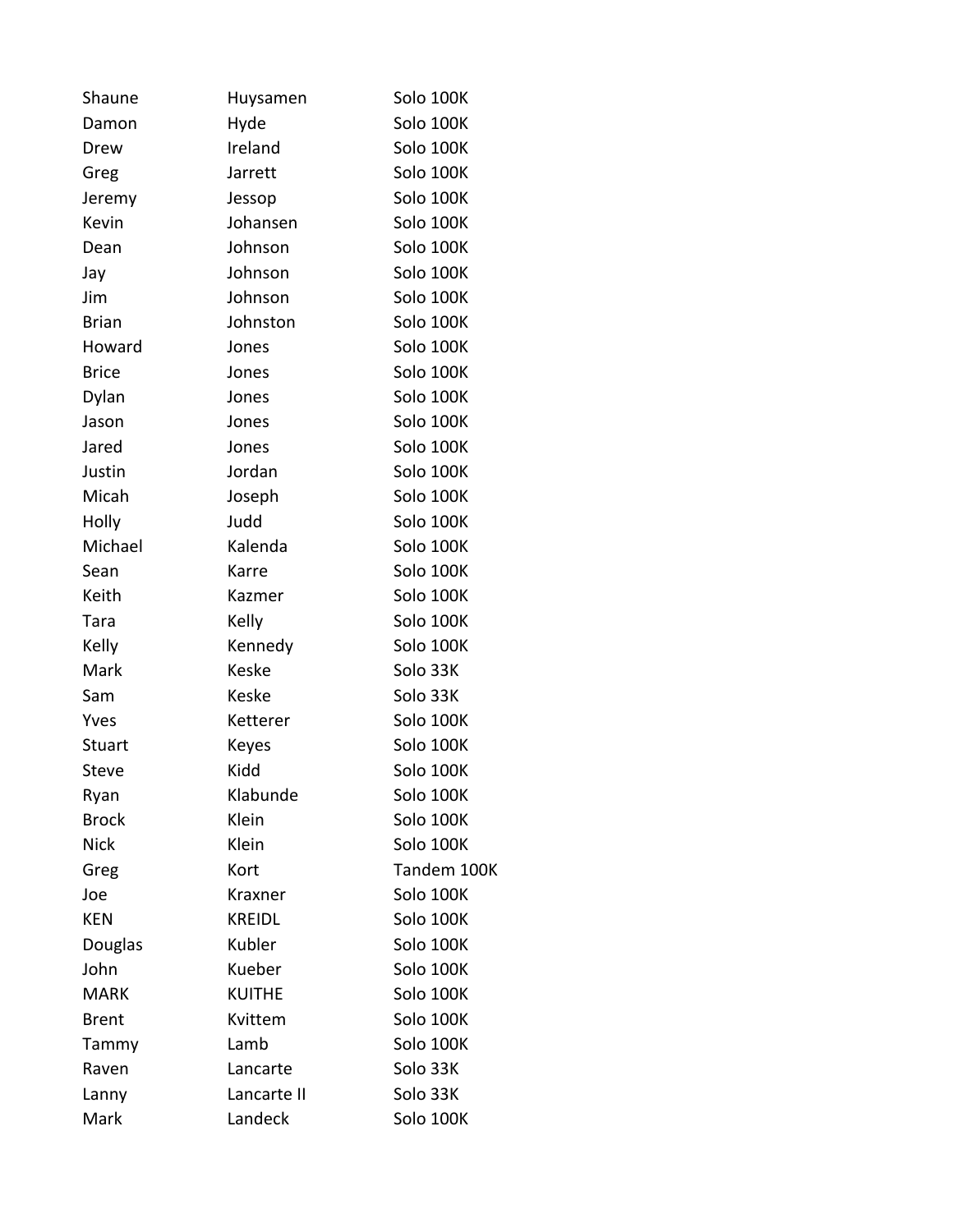| Nicole         | Landers          | Solo 100K |
|----------------|------------------|-----------|
| Joseph         | Laochaloenvanich | Solo 100K |
| Chris          | Laporte          | Solo 100K |
| Eric           | Larsen           | Solo 100K |
| Victor         | Lavinsky         | Solo 100K |
| Greg           | Lawford          | Solo 100K |
| David          | Lawler           | Solo 100K |
| Casey          | Leake            | Solo 100K |
| Tom            | Leard            | Solo 100K |
| Sam            | LeFebre          | Solo 100K |
| Justin         | Leighton         | Solo 100K |
| Rex            | Lierly           | Solo 100K |
| Esteban        | Lipsher          | Solo 100K |
| Mark           | Little           | Solo 100K |
| Ryan           | Littman          | Solo 100K |
| Mark           | Livingston       | Solo 100K |
| Matthew        | Lloyd            | Solo 100K |
| Wade           | Loberger         | Solo 100K |
| Daryl          | Lobik            | Solo 100K |
| <b>Becky</b>   | Loeffler         | Solo 100K |
| Dylan          | Loss             | Solo 100K |
| Joe            | Love             | Solo 100K |
| Jamie          | Lynch            | Solo 100K |
| Greg           | Lyons            | Solo 100K |
| Craig          | Maatta           | Solo 100K |
| Don            | Mackey           | Solo 100K |
| Jeff           | Madsen           | Solo 100K |
| Sara           | Malm             | Solo 100K |
| Michael        | Maney            | Solo 100K |
| John           | Mann             | Solo 100K |
| Christopher    | Many             | Solo 100K |
| lan            | Margrave         | Solo 100K |
| Fred           | <b>Marius</b>    | Solo 100K |
| Mitchell       | Markle           | Solo 100K |
| <b>Bradley</b> | Marquardt        | Solo 33K  |
| Rob            | Marquart         | Solo 100K |
| Rebecca        | Marsh            | Solo 100K |
| Eduardo        | Martinez         | Solo 100K |
| Joey           | Martinez         | Solo 100K |
| lan            | Matteson         | Solo 100K |
| Dale           | Maxwell          | Solo 100K |
| Timothy        | <b>McAfoos</b>   | Solo 100K |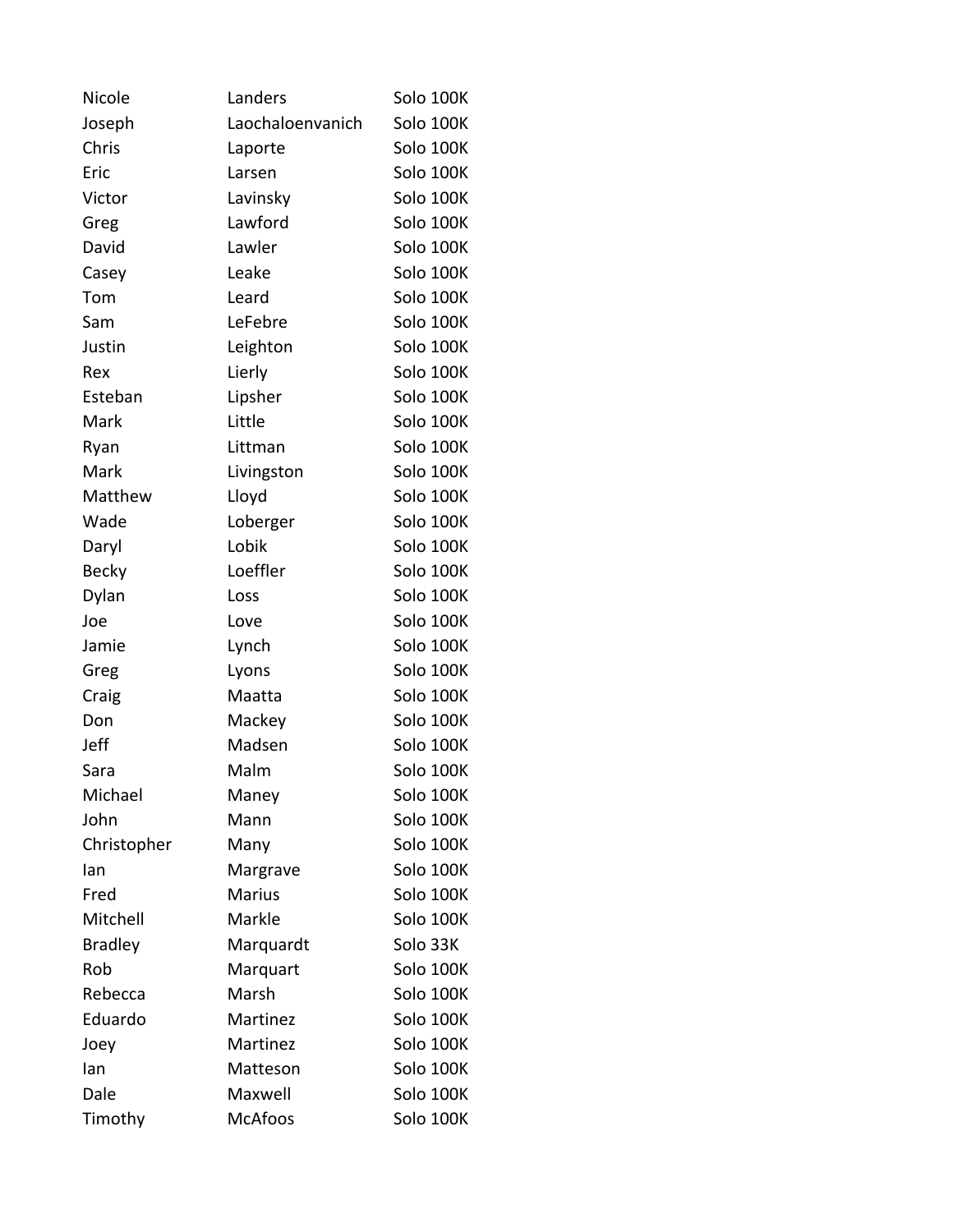| Liesel         | McAllister     | Solo 100K |
|----------------|----------------|-----------|
| John           | McAllister     | Solo 100K |
| Kevin          | <b>McCann</b>  | Solo 100K |
| David          | McCarroll      | Solo 33K  |
| Sean           | McDonald       | Solo 100K |
| Webster        | McDonald Sr.   | Solo 100K |
| Chester        | McDougal       | Solo 100K |
| Aaron          | McDowell       | Solo 100K |
| Dawn           | McDowell       | Solo 100K |
| Mike           | McElveen       | Solo 100K |
| Doug           | McGhee         | Solo 100K |
| Michael        | McGill         | Solo 100K |
| Craig          | McKenzie       | Solo 100K |
| James          | McKeough       | Solo 33K  |
| Jay            | McKeown        | Solo 100K |
| Mike           | McKinnon       | Solo 100K |
| Scott          | McMillian      | Solo 100K |
| Scott          | McMillian      | Solo 100K |
| Doug           | Meckelnburg    | Solo 100K |
| Dennis         | <b>Meeks</b>   | Solo 100K |
| Paul           | Meier          | Solo 100K |
| <b>Breno</b>   | Melo           | Solo 100K |
| <b>Brandon</b> | Melott         | Solo 100K |
| Jody           | Melton         | Solo 100K |
| Marcus         | Mendoza        | Solo 100K |
| Luis           | Mendoza        | Solo 100K |
| James          | <b>Mengers</b> | Solo 100K |
| Lee            | Merrill        | Solo 100K |
| Patrick        | Meuche         | Solo 100K |
| Allan          | <b>Meyers</b>  | Solo 100K |
| Dean           | Miller         | Solo 100K |
| Pat            | Miller         | Solo 100K |
| Craig          | Millikin       | Solo 33K  |
| Joseph         | Minard         | Solo 100K |
| Cristal        | Misplay        | Solo 33K  |
| J. Scott       | Misplay        | Solo 100K |
| Kevin          | Mitchell       | Solo 100K |
| Marc           | Molak          | Solo 100K |
| John           | Molloy         | Solo 100K |
| John Ed        | Moore          | Solo 100K |
| Nathan         | Moroney        | Solo 100K |
| Rick           | Moseley        | Solo 100K |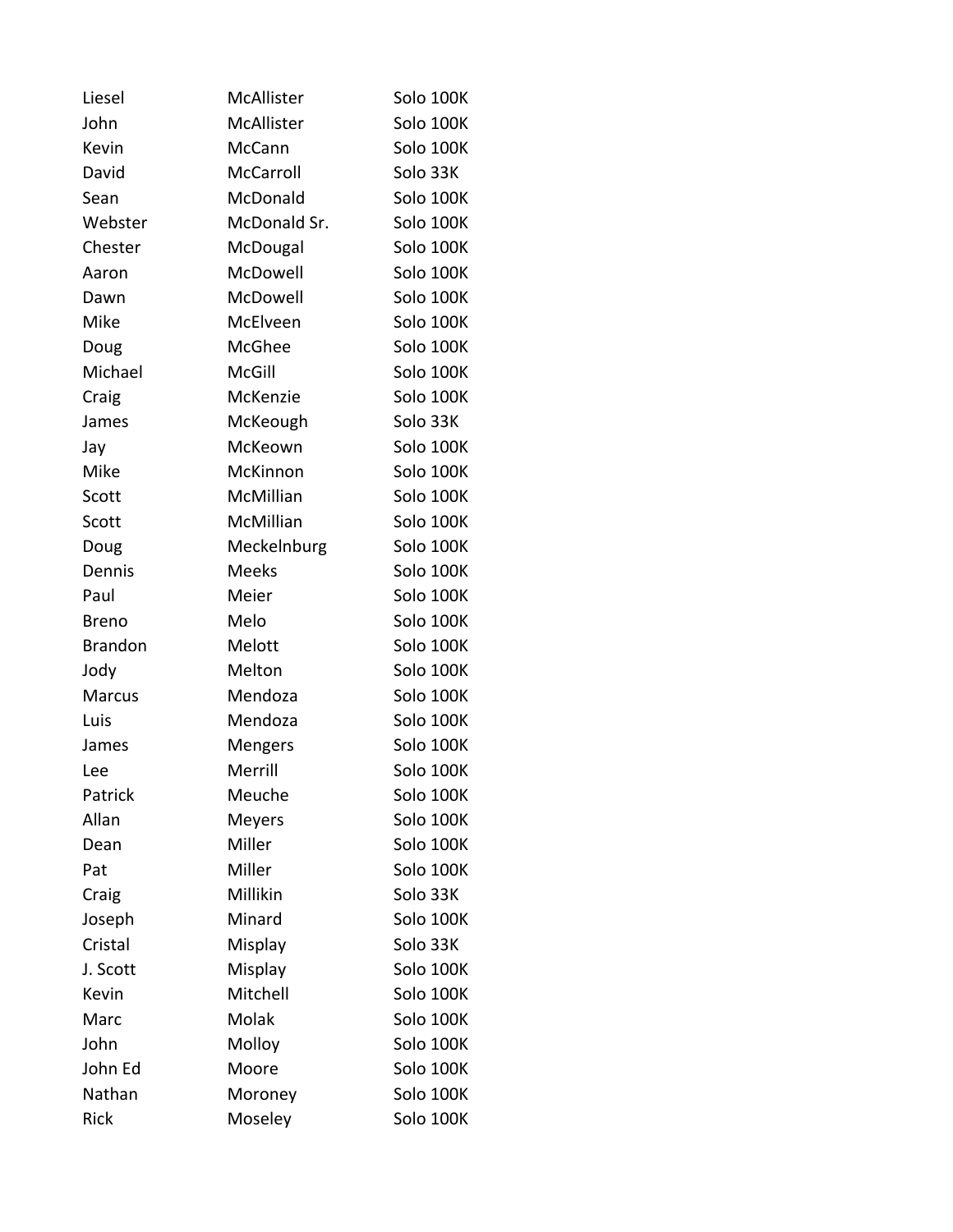| <b>NILTON</b> | <b>MOTTA</b>    | Solo 100K |
|---------------|-----------------|-----------|
| David         | Neidinger       | Solo 100K |
| Rick          | Nelson          | Solo 100K |
| James         | <b>Neu</b>      | Solo 100K |
| Dave          | <b>Neves</b>    | Solo 100K |
| <b>Travis</b> | Newberry        | Solo 100K |
| Christian     | Newton          | Solo 100K |
| James         | Nguyen          | Solo 100K |
| <b>Steve</b>  | <b>Nichols</b>  | Solo 100K |
| Emily         | Nordahl         | Solo 100K |
| Mitch         | Nordahl         | Solo 100K |
| Roger         | Nottestad       | Solo 100K |
| Joe           | Nuszkowski      | Solo 100K |
| Donielle      | Nyland          | Solo 100K |
| <b>Brian</b>  | O'Connell       | Solo 100K |
| <b>Thomas</b> | O'Keefe         | Solo 100K |
| Michael       | O'Kelley        | Solo 100K |
| Tim           | O'Reilly        | Solo 100K |
| Matt          | O'Reilly        | Solo 100K |
| Claudia       | <b>Olivares</b> | Solo 100K |
| Ladislav      | Onhajzer        | Solo 100K |
| Ashley        | OReilly         | Solo 100K |
| Marc          | Ostryniec       | Solo 100K |
| Jason         | Overbaugh       | Solo 100K |
| Jaques        | Palin           | Solo 100K |
| <b>Tracy</b>  | Paradise        | Solo 100K |
| <b>Brian</b>  | Parker          | Solo 100K |
| Cheryl        | Parrish         | Solo 100K |
| Steve         | Pascoe          | Solo 100K |
| Melcon        | Pascual         | Solo 100K |
| <b>Steve</b>  | Pavlovic        | Solo 100K |
| Kevin         | Pedlow          | Solo 100K |
| Carlos        | Pereira         | Solo 100K |
| Ed            | Perrey          | Solo 100K |
| Katelyn       | Pervis          | Solo 100K |
| Steven        | Peters          | Solo 33K  |
| Richard       | Petersen        | Solo 100K |
| Jim           | Phyfer          | Solo 100K |
| John          | Pickering       | Solo 100K |
| James         | Pierce          | Solo 100K |
| Ralph         | Plake           | Solo 100K |
| Pete          | Podesta         | Solo 100K |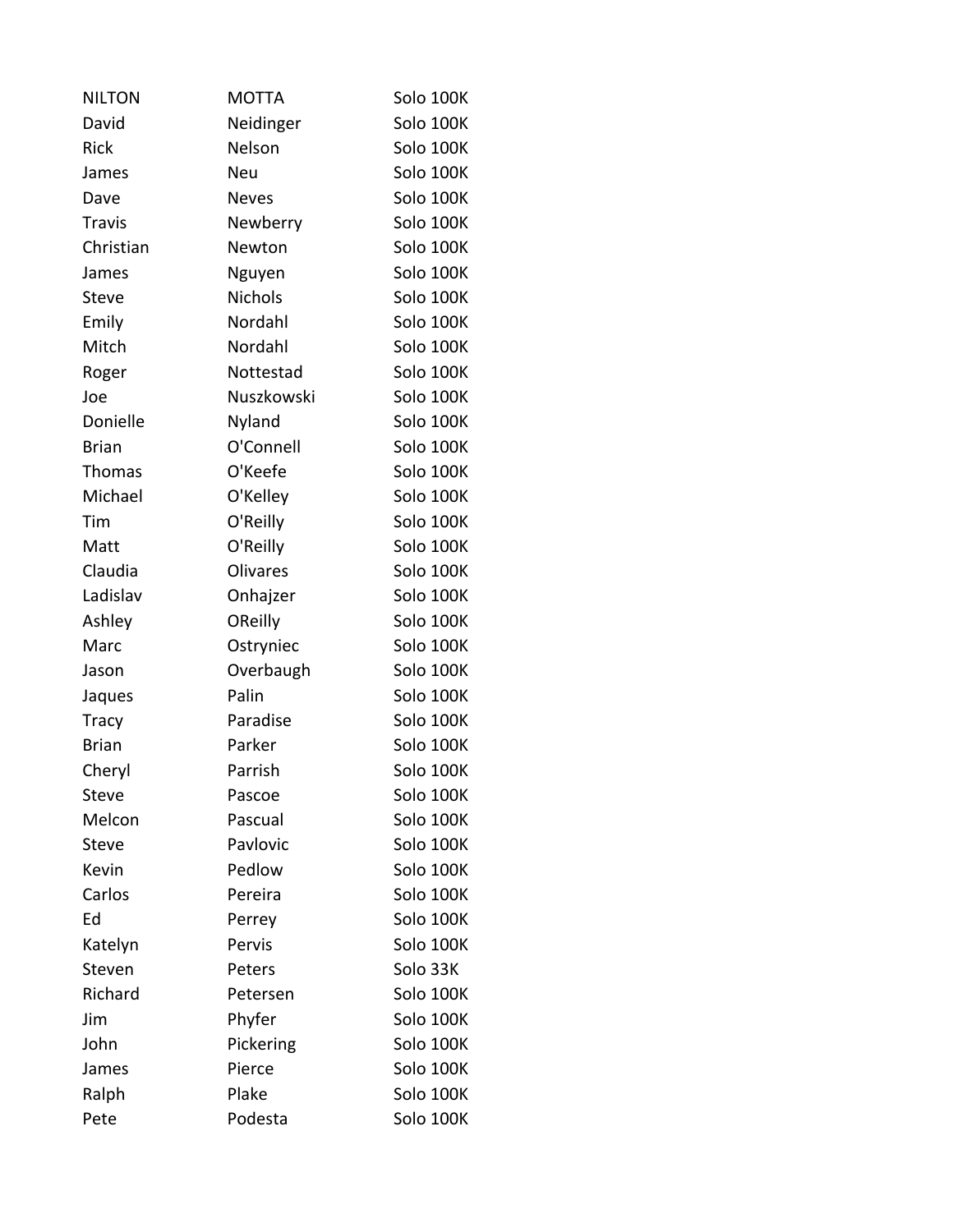| Adam          | Polan      | Solo 100K |
|---------------|------------|-----------|
| Julia         | Polloreno  | Solo 100K |
| Lance         | Polloreno  | Solo 100K |
| Joe           | Polonsky   | Solo 100K |
| Nicholas      | Porter     | Solo 100K |
| Kathleen      | Porter     | Solo 100K |
| Micah         | Porter     | Solo 100K |
| Joseph        | Portera    | Solo 100K |
| Joseph        | Portera    | Solo 100K |
| Gregory       | Poulos     | Solo 33K  |
| Darin         | Pounds     | Solo 100K |
| Chris         | Preston    | Solo 33K  |
| Carlos        | Prieto     | Solo 33K  |
| Alex          | Primucci   | Solo 100K |
| Reed          | Prince     | Solo 33K  |
| Karen         | Pritchard  | Solo 100K |
| Joseph        | Proietti   | Solo 100K |
| Melissa       | Putzer     | Solo 100K |
| Todd          | Quigley    | Solo 100K |
| <b>Brian</b>  | Quigley    | Solo 100K |
| Mason         | Quintana   | Solo 100K |
| Patrick       | Radosevich | Solo 100K |
| Jimmy         | Railey     | Solo 100K |
| Charles       | Raines     | Solo 100K |
| Amanda        | Rains      | Solo 100K |
| Bryan         | Rains      | Solo 100K |
| Peter         | Rajcani    | Solo 100K |
| Sarah         | Ramey      | Solo 100K |
| Adam          | Rasmussen  | Solo 100K |
| Douglas       | Ray        | Solo 100K |
| Jack          | Ray        | Solo 100K |
| Kevin         | Reedy      | Solo 100K |
| Erin          | Reedy      | Solo 100K |
| <b>RJ</b>     | Regenold   | Solo 33K  |
| Noel          | Reuter     | Solo 100K |
| <b>Thomas</b> | Reventas   | Solo 100K |
| Bill          | Rexrode    | Solo 100K |
| Steve         | Reynolds   | Solo 100K |
| Jonathan      | Riley      | Solo 100K |
| Chris         | Ringler    | Solo 100K |
| Pete          | Rios III   | Solo 100K |
| Michael       | Robertson  | Solo 100K |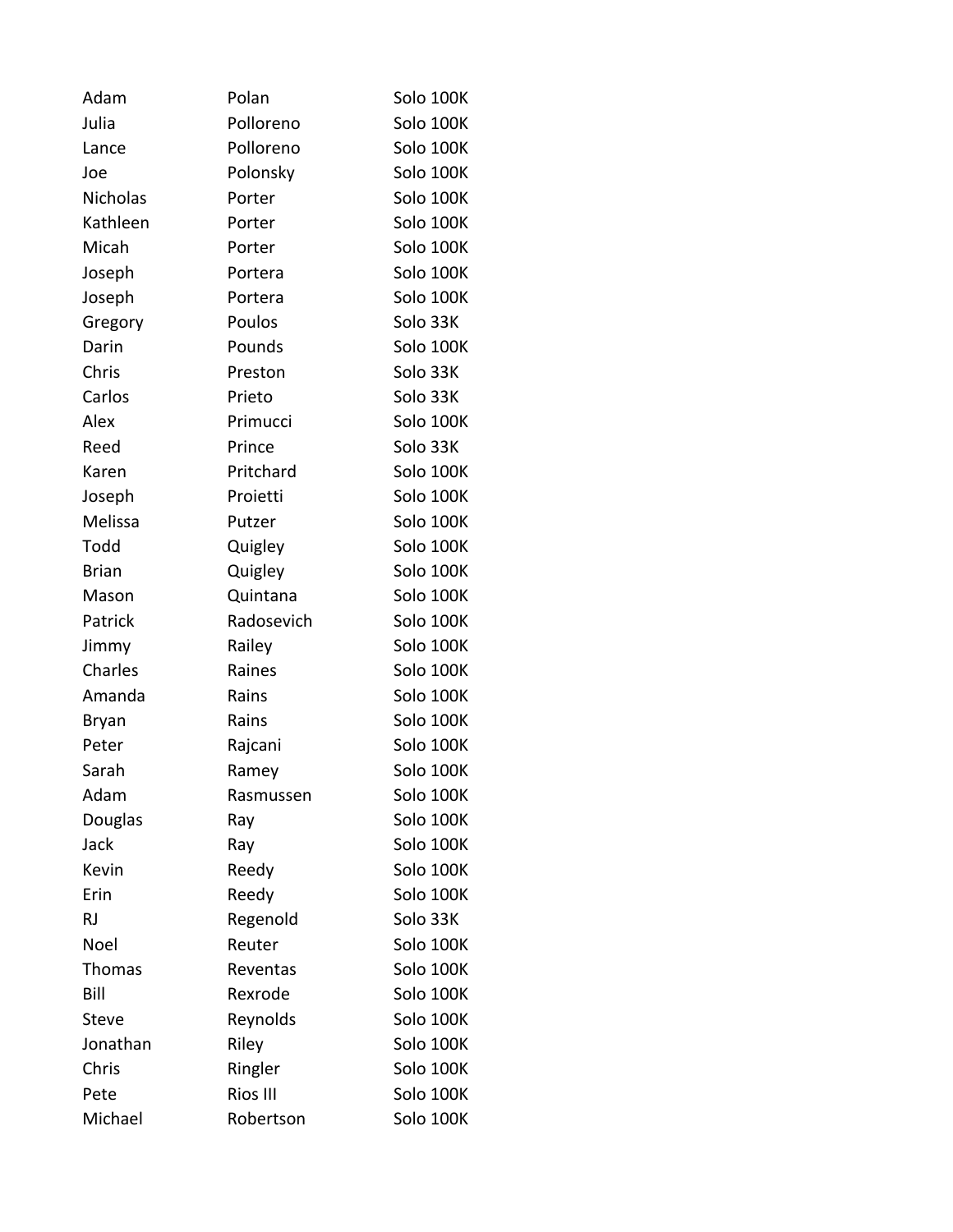| Robbie         | Robinette                     | Solo 100K           |
|----------------|-------------------------------|---------------------|
| Alex           | Rodriguez                     | Solo 100K           |
| Tom            | Rodriguez                     | Solo 100K           |
| Laura          | Rodriguez Rodriguez Solo 100K |                     |
| Keven          | Roles                         | Solo 33K            |
| David          | Roll                          | Solo 100K           |
| Rolando        | Roman                         | Solo 100K           |
| Phillip        | Romo                          | Solo 100K           |
| Lee            | Rooney                        | Solo 100K           |
| Anthony        | Rosich                        | Solo 100K           |
| Carlos         | Rosso                         | Solo 100K           |
| Daniel         | Rowsey                        | Solo 100K           |
| Jeremy         | Ruddell                       | Solo 100K           |
| Glenn          | Rudolph                       | Tandem 100K         |
| Samantha       | Runnels                       | Solo 100K           |
| Kevin          | Ryan                          | Solo 100K           |
| Richard        | Rybacki                       | 3 Person Relay 100K |
| Omar           | <b>Salinas</b>                | Solo 100K           |
| Roland         | San Miguel                    | Solo 100K           |
| David          | Sanborn                       | Solo 100K           |
| Mike           | Sanchez                       | Solo 100K           |
| Andres         | Sanchez Sarmiento             | Solo 100K           |
| Dennis         | Sauter                        | Solo 100K           |
| Edward         | Schappell                     | Solo 100K           |
| Schane         | Schoenemann                   | Solo 100K           |
| Shane          | Schreihart                    | Solo 100K           |
| Kelly          | Schubert                      | Solo 100K           |
| Tiffany        | Schumacher                    | Solo 100K           |
| Vance          | Schumacher                    | Solo 100K           |
| Jason          | Schuster                      | Solo 100K           |
| John           | Schwab                        | Solo 100K           |
| Will           | Schwartz                      | Solo 100K           |
| Chad           | Scroggins                     | Solo 100K           |
| Jeff           | Seal                          | Solo 100K           |
| Benjamin       | Seekamp                       | Solo 100K           |
| Jeremy         | Seekamp                       | Solo 33K            |
| John           | Sefcik                        | Solo 100K           |
| Chip           | Self                          | Solo 100K           |
| Dale           | Serge                         | Solo 100K           |
| Sharon         | Shachar                       | Solo 100K           |
| Adam           | Shain                         | Solo 100K           |
| <b>MATTHEW</b> | <b>SHANER</b>                 | Solo 100K           |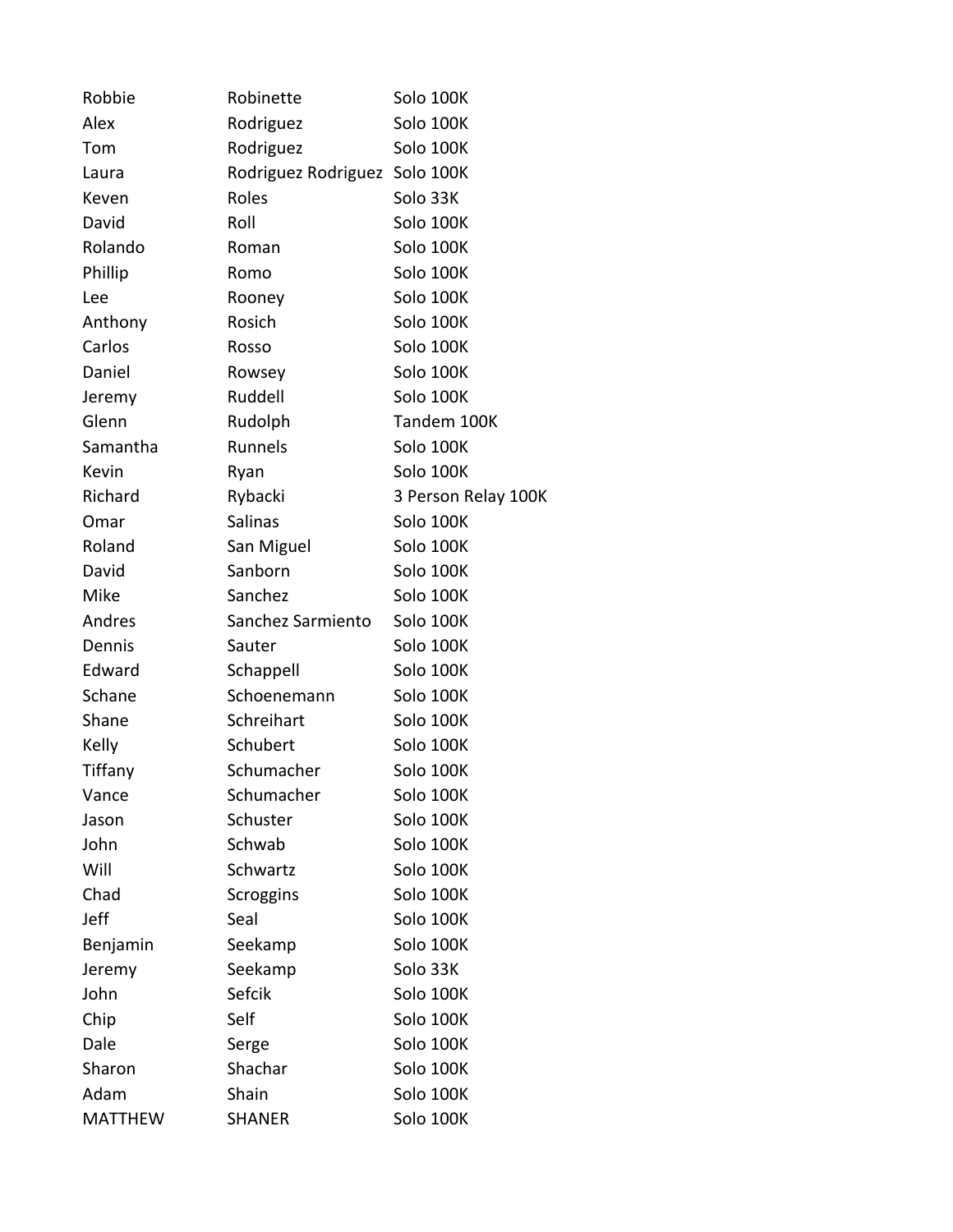| Holly        | Sharp          | Solo 100K           |
|--------------|----------------|---------------------|
| Nathan       | Sheetz         | Solo 100K           |
| <b>Steve</b> | <b>Shivers</b> | Solo 100K           |
| Darryl       | Shoemaker      | Solo 100K           |
| Mike         | Short          | Solo 100K           |
| Jerome       | Sicard         | Solo 100K           |
| Scott        | Simmons        | Solo 100K           |
| Patrick      | Simpson        | Solo 100K           |
| Chris        | <b>Sims</b>    | Solo 100K           |
| Michael      | Sivertson      | Solo 100K           |
| Michal       | Skowyra        | Solo 100K           |
| Adam         | Skowyra        | Solo 100K           |
| Susan        | Sloan          | Solo 100K           |
| Shawn        | Small          | Solo 100K           |
| Fred         | Smith          | Solo 33K            |
| Alex         | Smith          | Solo 100K           |
| Charles      | Smith          | 3 Person Relay 100K |
| Erik         | Smith          | Solo 100K           |
| Paul         | Smith          | Solo 33K            |
| Andrew       | Smith          | Solo 100K           |
| Joshua       | Smith          | Solo 100K           |
| Robert       | Smith          | Solo 100K           |
| Robert       | Smith          | Solo 100K           |
| Harlan       | Smith          | Solo 100K           |
| Andrew       | Snell          | Solo 100K           |
| Clay         | Snell          | Solo 100K           |
| Aaron        | Snyder         | Solo 100K           |
| Dennis       | Spada          | Solo 100K           |
| <b>Brad</b>  | Sparlin        | Solo 100K           |
| Ken          | Spence         | Solo 100K           |
| Cherie       | Spooner        | Solo 100K           |
| Steven       | Sprinkle       | Solo 100K           |
| greg         | stalcup        | Solo 100K           |
| Jennifer     | Stankard       | Solo 100K           |
| Joe          | Stankevicius   | Solo 100K           |
| W. Shawn     | <b>Staples</b> | Solo 100K           |
| Trevor       | <b>Starnes</b> | Solo 100K           |
| Katriel      | Statman        | Solo 100K           |
| Robert       | Steele         | Solo 100K           |
| Joe          | Stembridge     | Solo 100K           |
| Matthew      | Stemper        | Solo 100K           |
| Christopher  | Stickney       | Solo 100K           |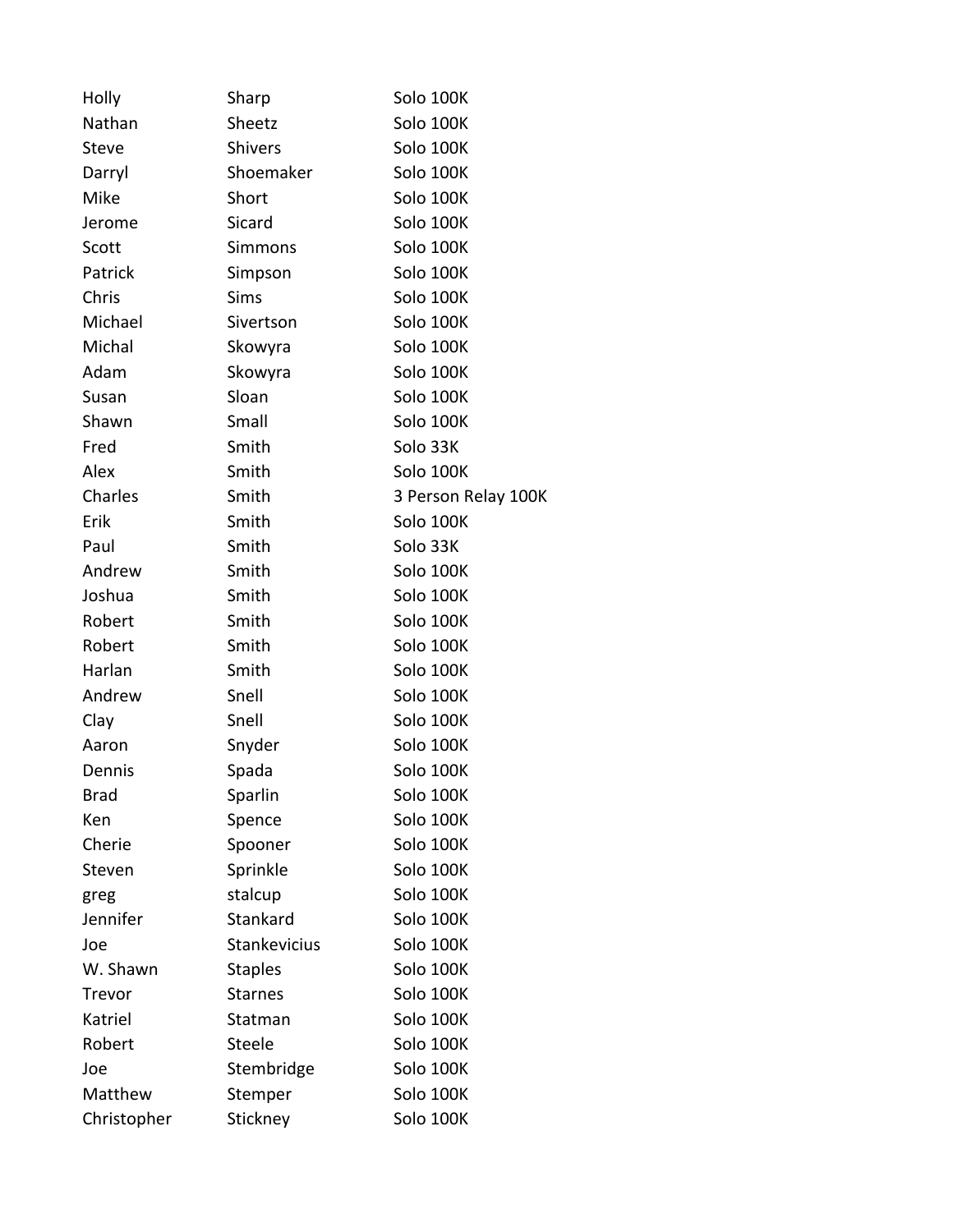| James        | Stinson        | Solo 100K |
|--------------|----------------|-----------|
| Paul         | Stover         | Solo 100K |
| Kenneth      | Strickland     | Solo 100K |
| Jay          | Sullivan       | Solo 100K |
| Dakota       | <b>Summers</b> | Solo 100K |
| Walter       | <b>Summers</b> | Solo 100K |
| Benjamin     | <b>Summers</b> | Solo 100K |
| Gilbert      | <b>Summers</b> | Solo 100K |
| Sean         | Sweeney        | Solo 100K |
| Caroline     | Sweeney        | Solo 33K  |
| <b>Brett</b> | <b>Tack</b>    | Solo 100K |
| Michael      | Tam            | Solo 100K |
| Michael      | Tarabay        | Solo 100K |
| <b>Brian</b> | Taylor         | Solo 100K |
| Jim          | Teliho         | Solo 100K |
| Kevin        | Terp           | Solo 100K |
| Chad         | <b>Terry</b>   | Solo 100K |
| Nevada       | Thomason       | Solo 100K |
| Keith        | Thompson       | Solo 100K |
| Keith        | Thompson       | Solo 100K |
| Joshua       | Thompson       | Solo 100K |
| Steven       | Thompson II    | Solo 100K |
| Bill         | Thornton       | Solo 100K |
| Meagan       | Thornton       | Solo 33K  |
| James        | Thornton       | Solo 100K |
| Shelby       | Timmerman      | Solo 100K |
| Neil         | Tomba          | Solo 100K |
| Kenneth      | <b>Tucker</b>  | Solo 100K |
| Gerald       | Turetzky       | Solo 100K |
| Tristan      | Uhl            | Solo 100K |
| Roy          | Ulrich, Jr     | Solo 100K |
| Lynn         | Underhill      | Solo 100K |
| Chris        | Vachon         | Solo 100K |
| Richard      | Vanlangendonck | Solo 100K |
| Troy         | Vaughn         | Solo 100K |
| Cristian     | Velasquez      | Solo 100K |
| Ines         | Villa          | Solo 100K |
| Katharine    | Vollmer        | Solo 33K  |
| Kimberly     | Wack           | Solo 100K |
| <b>Brad</b>  | Wadlow         | Solo 100K |
| Andrew       | Wagner         | Solo 100K |
| Ben          | Waldron        | Solo 100K |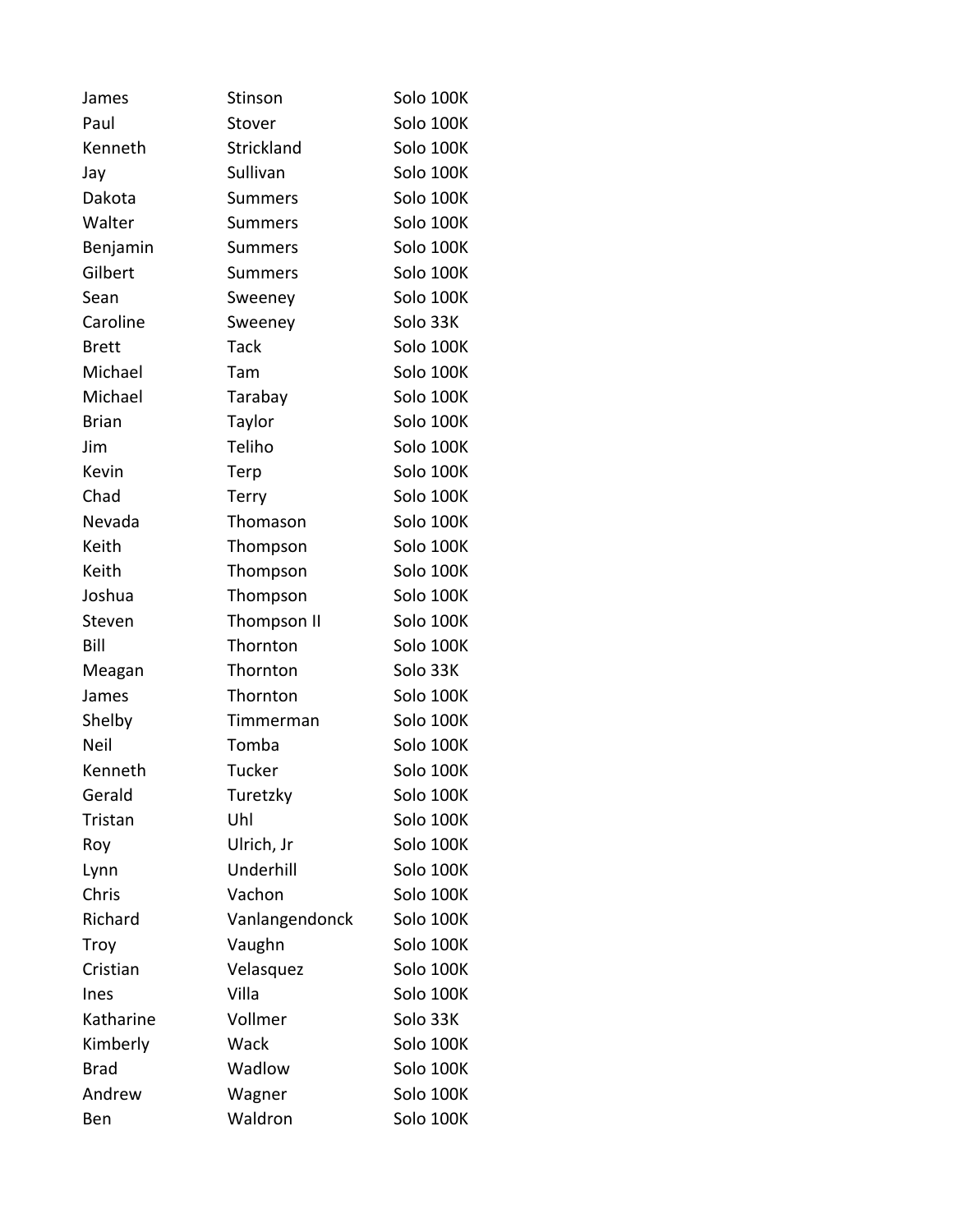| <b>Dustin</b>  | Walker        | Solo 100K |
|----------------|---------------|-----------|
| Chadley        | Wallace       | Solo 100K |
| Michael        | Walsh         | Solo 100K |
| <b>Stuart</b>  | Walsworth     | Solo 100K |
| Mark           | Walters       | Solo 100K |
| James          | Walters       | Solo 100K |
| Wyche          | Walton        | Solo 100K |
| Tom            | Walton        | Solo 100K |
| <b>Steuart</b> | Walton        | Solo 100K |
| Duncan         | Warner        | Solo 100K |
| Michael        | Watson        | Solo 100K |
| Glen           | Watson        | Solo 100K |
| Michael        | Watson        | Solo 100K |
| <b>Brett</b>   | Weible        | Solo 100K |
| Mark           | Weir          | Solo 100K |
| Chad           | Welch         | Solo 100K |
| Aaron          | Weller        | Solo 100K |
| Michael        | Wert          | Solo 100K |
| Ken            | West          | Solo 100K |
| Jeff           | Westerheide   | Solo 100K |
| <b>Bryan</b>   | Whitener      | Solo 100K |
| Austin         | Whittingon    | Solo 100K |
| Michael        | Whittington   | Solo 100K |
| RAndal         | Wichuk        | Solo 33K  |
| Timothy        | Wier          | Solo 100K |
| Pat            | Williams      | Solo 100K |
| William        | Williams      | Solo 100K |
| Roger          | Williams      | Solo 100K |
| <b>MAURICE</b> | <b>WILSON</b> | Solo 100K |
| Jesse          | Wilson        | Solo 100K |
| james          | winter        | Solo 100K |
| Jason          | Wood          | Solo 100K |
| Christopher    | Wood          | Solo 100K |
| Andy           | Woods         | Solo 100K |
| Grant          | Woolf         | Solo 100K |
| John           | Worzel        | Solo 100K |
| John           | Wright        | Solo 100K |
| James          | Yarzy         | Solo 100K |
| Stephen        | Yeamans       | Solo 100K |
| Tony           | Yelverton     | Solo 100K |
| Michael        | Yetter        | Solo 100K |
| Kinsfather     | Zachary       | Solo 100K |